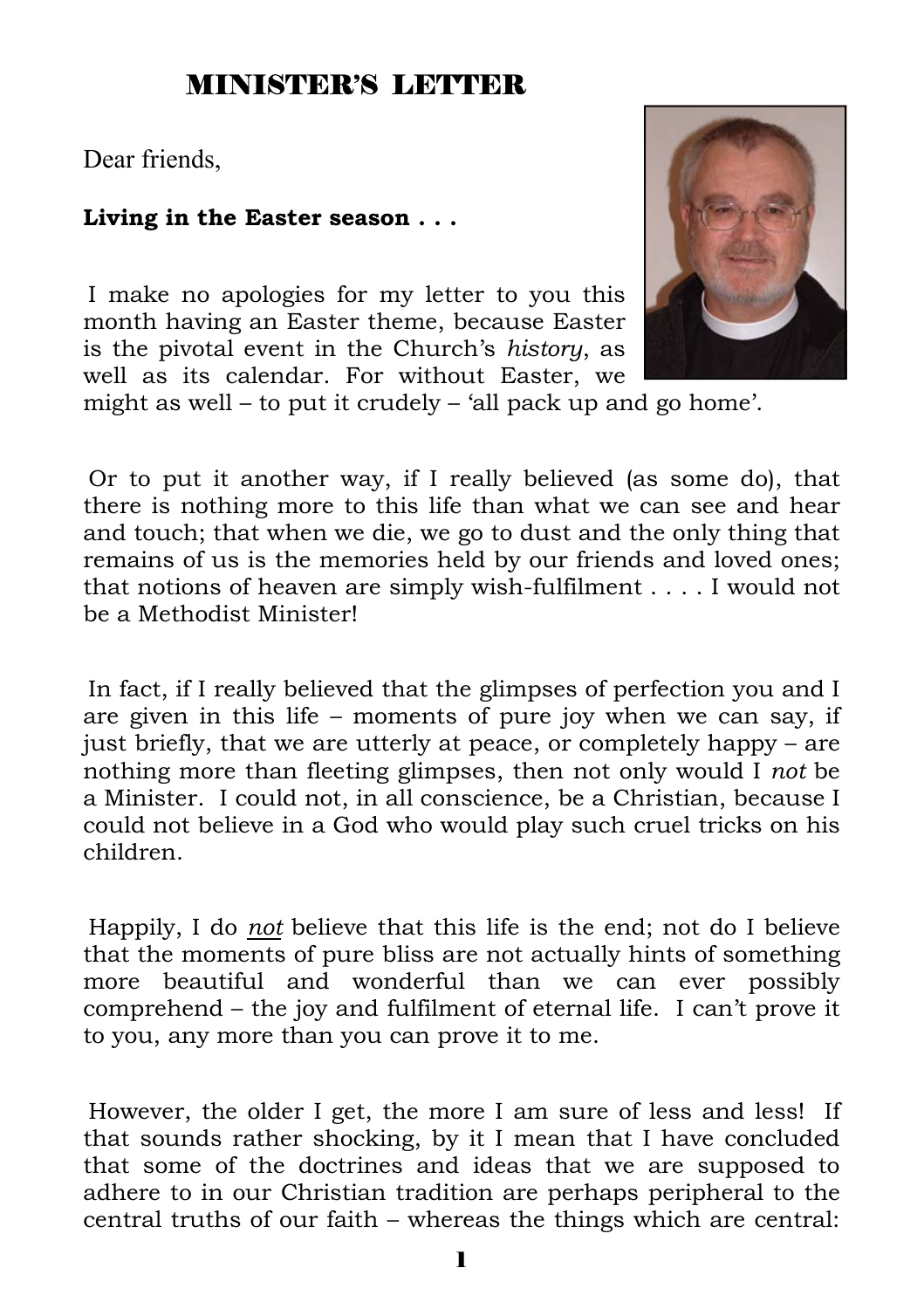that God is love; that nothing can separate us from his love; that his love was shown to us in his sharing in humanity in Jesus Christ; that *his* victory over death is one in which we can *all* share – that these truths, which represent the core of my belief, are things of which I become more and more convinced as I get older.

That was a huge sentence – sorry! But it's something I feel so strongly about. But I'm in good company. Read what Paul says towards the end of his first letter to the Christians at Corinth (I Corinthians 15, in particular), and you'll see what I mean.

So let us not stop celebrating Easter, as the commercial world tends to do very quickly after Easter Monday. Rather, let us celebrate the Easter season from now until Pentecost and each day give thanks for the new life that Christ has won for us all.

For he is Risen. He is Risen indeed! Alleluia!

With love and prayers,

*Barrie*

 $<$  0 > ————

#### CHANGE OF ADDRESS

Please note that Bert Hyde has recently moved. We all wish him well as settles in his new home. Should you wish to contact him, his new address is:

> Mr Bert Hyde 15 Charlsworth Court, Whyte Mews, Anne Boleyn Walk, Cheam, M3 8DR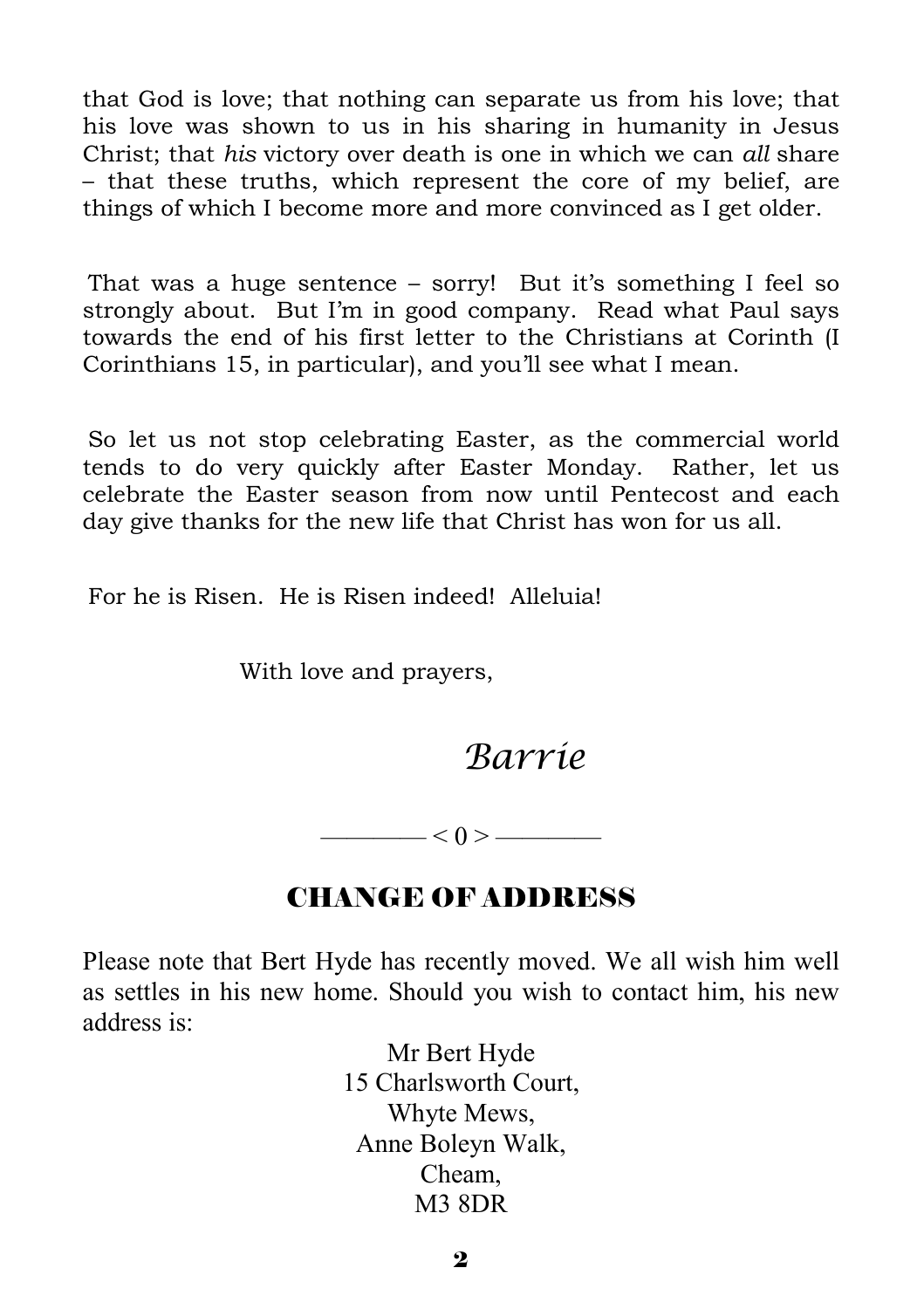# OBERAMMERGAU PASSION PLAY 2010



 Performed by the local community in the Bavarian village of Oberammergau for the 41st time. The play dates back to the Thirty Years War, after months of suffering and death from the plague the villagers vowed to perform a Passion Play every ten years, to give thanks if they were spared during the epidemic. At Pentecost 1634 they began and performed the play for the first time on a stage built over the graves of plague victims. Oberammergau has kept the tradition alive except for short periods during wars and other times of civil

strife. Now you are offered the opportunity to experience this memorable occasion. Accommodation and Passion Play tickets are difficult to acquire unless sourced early. Going as a group is the best option and with this in mind I'm asking who might be interested.

 The option is to arrive in or near Oberammergau for two nights (this is the maximum permitted) and then transfer for five additional nights to the picturesque Tyrol staying at the Schlosshotel Rosenegg in Fiederbrunn for a period of holiday and sight seeing etc. Included in the tour will be a visit to King Ludwig's Castle in Neuschwanstein, a full day excursion to Salzburg (Mozart's birthplace and the backdrop to The Sound of Music), a day trip around the Grossglockner Pass (Austria's highest mountain), and a day trip to Innsbruck. The guide price is £1150 which will include bed, breakfast and evening meal in reasonable accommodation in Oberammergau and a four star hotel facility in the Tyrol, with an outward and return overnight stay in Metz. It is proposed, subject to numbers, to run two ten-day trips 27th June (with the Rev Margaret Adams) and 5th September (with the Rev Stuart Thomas).

 These tours are expected to sell out. To make sure of your places we need an initial deposit of £110 per person. Although it is quite some time before departure we need this deposit to secure the arrangements with the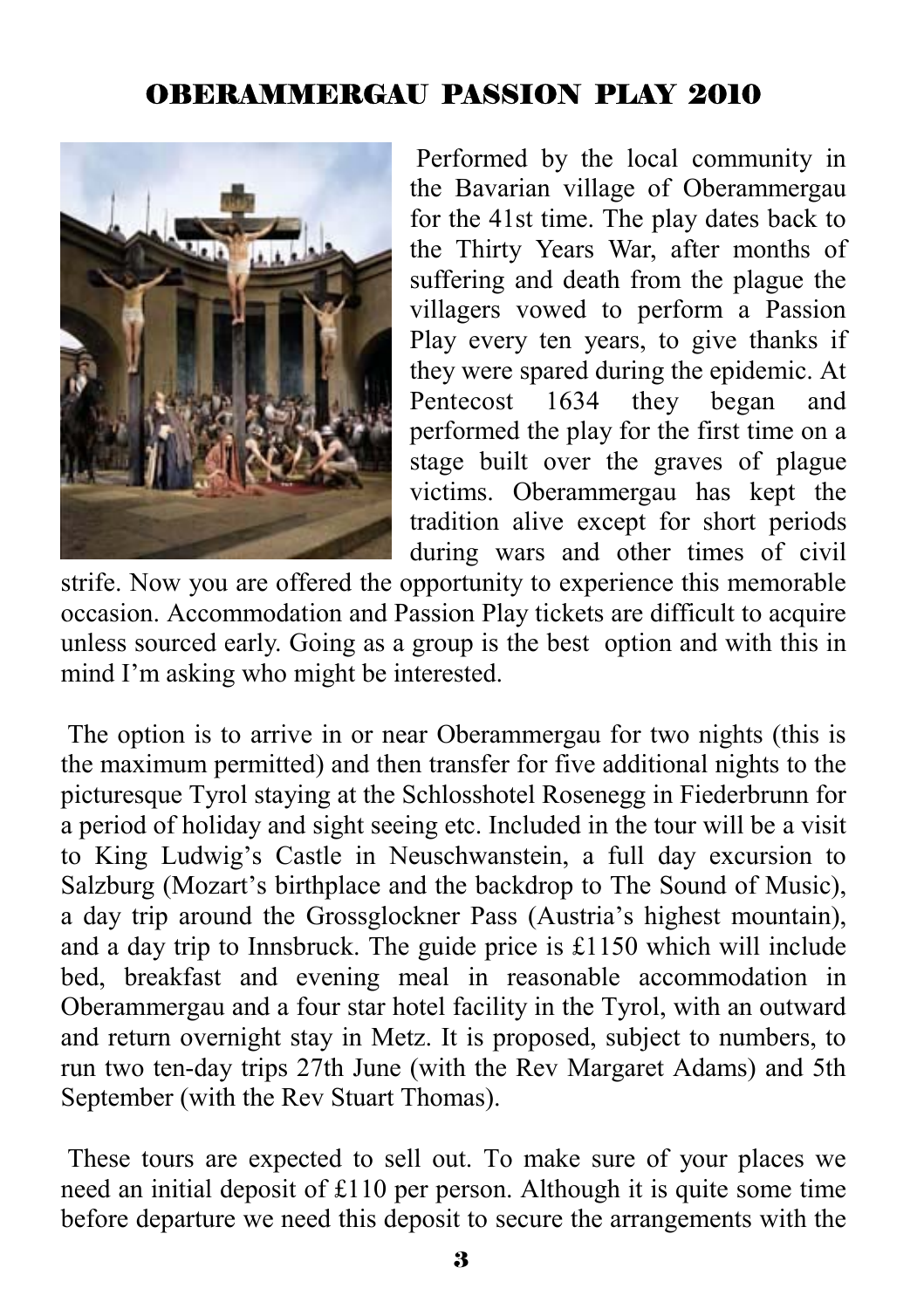Passion Play Office. When the final details are confirmed if you are not satisfied with the itinerary you will have the chance to cancel and **receive a refund of the deposit paid**. Single rooms will probably be in short supply so you are advised to show an early interest. Optional insurance will also be offered with final confirmations.

 Some of **Ruxley Church** went with a group in 2000 and thoroughly recommend the 'Experience'. Once we know if we have a viable number we can then make a more detailed itinerary, which will enable you to make a decision at that time. If you miss this one, you'll have to wait another ten years until 2020. Please let me know of your interest by **31st May 2008** at the latest

*Pam & Derek Eade* (020) 8393 6885

# ANYONE FOR LUNCH CLUB ?

 $\left| \alpha - \alpha \right| < 0 > \frac{1}{\alpha}$ 



 One of the happy surprises that life at Martin Way provides is the discovery of their Lunch Club. This gathering takes place at 12.30pm in the Coffee Lounge on alternate Fridays from September through to July. Members enjoy an excellent two-course meal with cheese and

biscuits plus tea or coffee for the modest price of £3.00.

 I will not make your mouth water with the thought of Ann's superb lemon meringue pie or Fern's delicious chicken casserole, but merely mention the pleasure of eating a variety of good food without the hassle of having to prepare and cook it oneself. There is also the bonus of meeting and making friends with other folk who live in the neighbourhood.

 And why am I writing about this now? Because recently a number of members have moved away from the district and so we are able to offer membership to new friends and acquaintances.

To find out more, please ring Lesley Mortley on 020 8540 4961.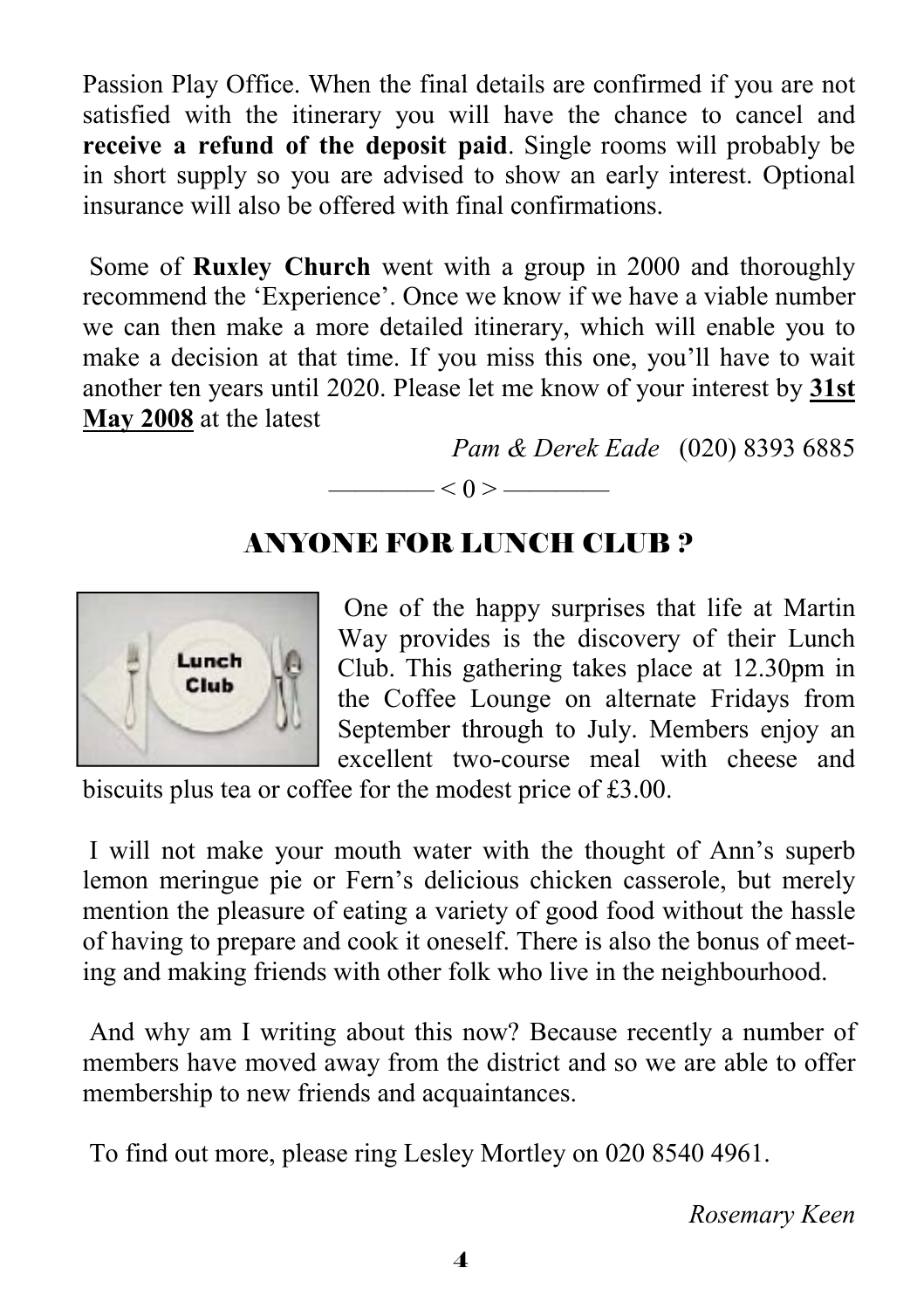# THOUGHT OF THE MONTH - APRIL 2008



I had great difficulty in knowing where to start this month's thoughts. I sat down all ready to get started, but nothing came.

No that's not true, quite the opposite in fact! Too many thoughts came all at once. It had been an eventful day and I was thinking about the people I had seen and the things that had been said. A friend had given me a challenging quiz to ponder over. I was mulling over ideas

for a service I'm taking at Fulham next Sunday. Then I thought of a couple of letters I need to write and some other things I need to do in the near future. What I couldn't settle on was a thought to offer you in these notes.

 It is very difficult to think of nothing. Some thoughts come to us unbidden and unwanted. They may be unpleasant and disturbing. Some thoughts haunt us for ages, like a tune we get 'on our minds' and can't stop singing to ourselves. Sometimes useful thought some to us, perhaps in the middle of the night, and by morning they've gone, vanished as if they never existed.

 Our Ability to think is a God-given gift. In his teaching, Jesus often encouraged his listeners to think things out for themselves. Someone asks him a question and he responds with another question, which will encourage deeper thought on the part of the questioner. Or Jesus will tell a story and finish it with a question.

 Thinking is an essential part of our spiritual growth. We need to seek answers to questions which arise even if we eventually discover that we are not yet at the stage when new are capable of understanding the answers. All of us need help and guidance in our thinking if it is to be constructive and enhancing. Paul's advice to the Philippians still holds good for us today.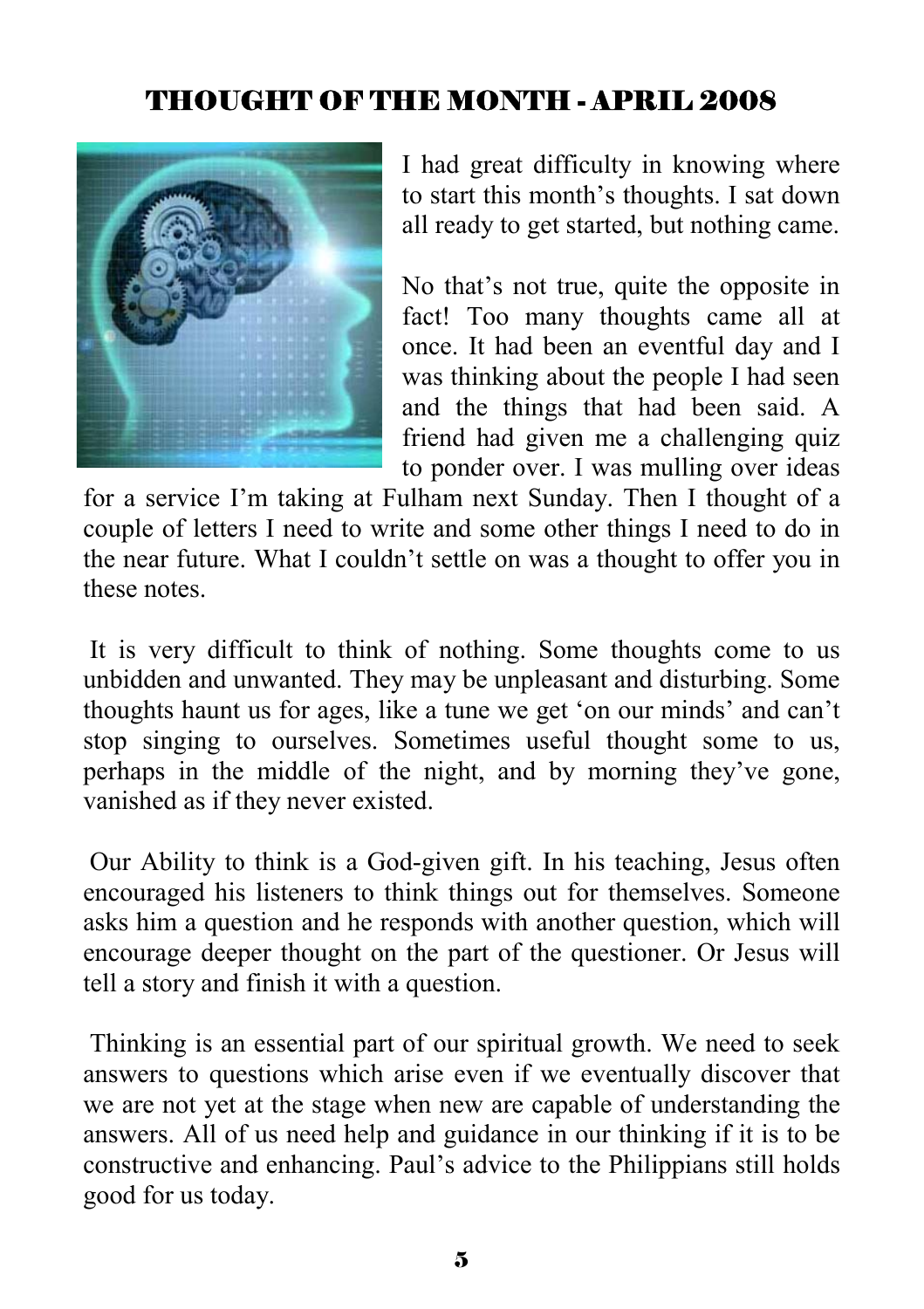Fill your minds with those things that are good and deserve praise; things that are true, noble, right, pure, lovely and honourable.

 And of course, we need to think of others in prayer. Both the one we pray for and us who pray are enriched when we do so.

*Bill Cox* 

CALLING ALL CRAFTERS !!

 $\longrightarrow$  < 0 >  $\longrightarrow$ 

 As you may already know, are holding a May Fair to celebrate the church anniversary. I have been asked to organise and run the craft stall. I am looking for items to sell. If you have a creative flair or want to have a go at making something, then I would be grateful for any contributions.

If you are stuck for ideas here are a few:

**Knitting/crochet** - I found lots of ideas on the internet. You can download free patterns and use up oddments of wool

**Embroidery, Jewellery making, Glass painting, Card making, Candle making.** 

 I am hoping to have some craft for kids at pocket money prices, so small items will be good too.

**I pod covers, Hair clips and hair bands, Book marks, Mobile phone charms.** 

Happy Crafting

*Annemarie Pallister*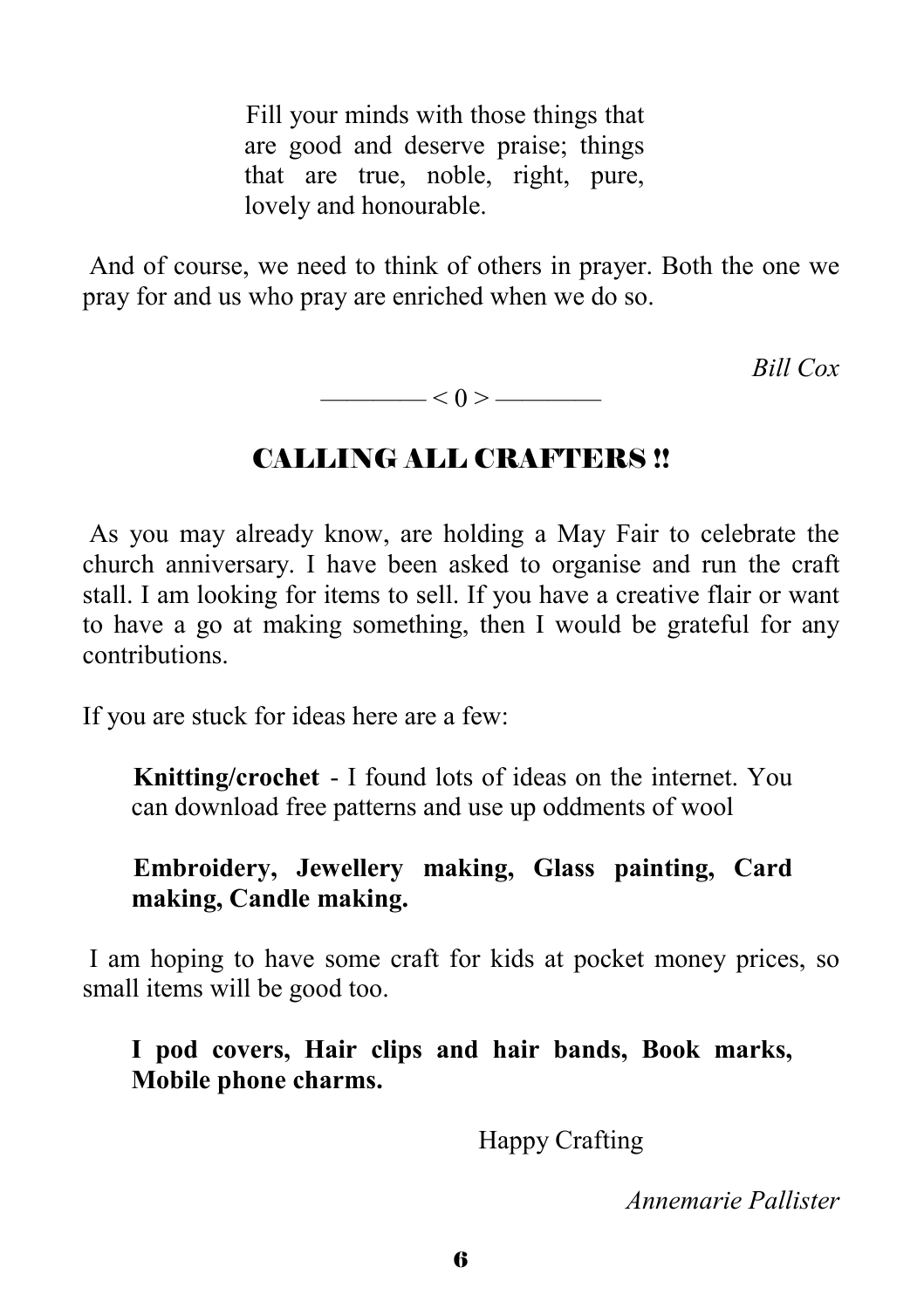# CHURCH 50th ANNIVERSARY

This May is the 50th anniversary of the church building (not the hall which was the original church that will next year celebrate 75 years). To celebrate we will be holding a May Fair on Saturday 10th May, and on Sunday 11th May, Rev David Chapman will be leading us for



our Sunday worship which is also Holy communion.

We would like people to start saving jam jars coffee jars etc and then fill them with something which we can put on a tombola stall. We need

 $< 0 > -$ 



a variety of jars suitable for different ages.

Any questions about this please speak to either Anne Conquest, Sue Boyd, or Jane Bryant.



for skin

≜≸ر,

# SPONSORED WALK

On Sunday 27th April - Jenny and Karen Smith will be taking part in a 'Walk for Skin' in Regents Park, to raise money for the British Skin Foundation and the Childhood Eczema Fund.

In its third year, the Walk for Skin 2008, is a series of nine sponsored walks taking place throughout the country, chosen for their scenic appeal and accessibility to all, to help raise vital funds for research into skin disease.

If anyone would like to sponsor Jenny and Karen please see them at Church. As Jenny doesn't particularly like walking, she deserves your support!!

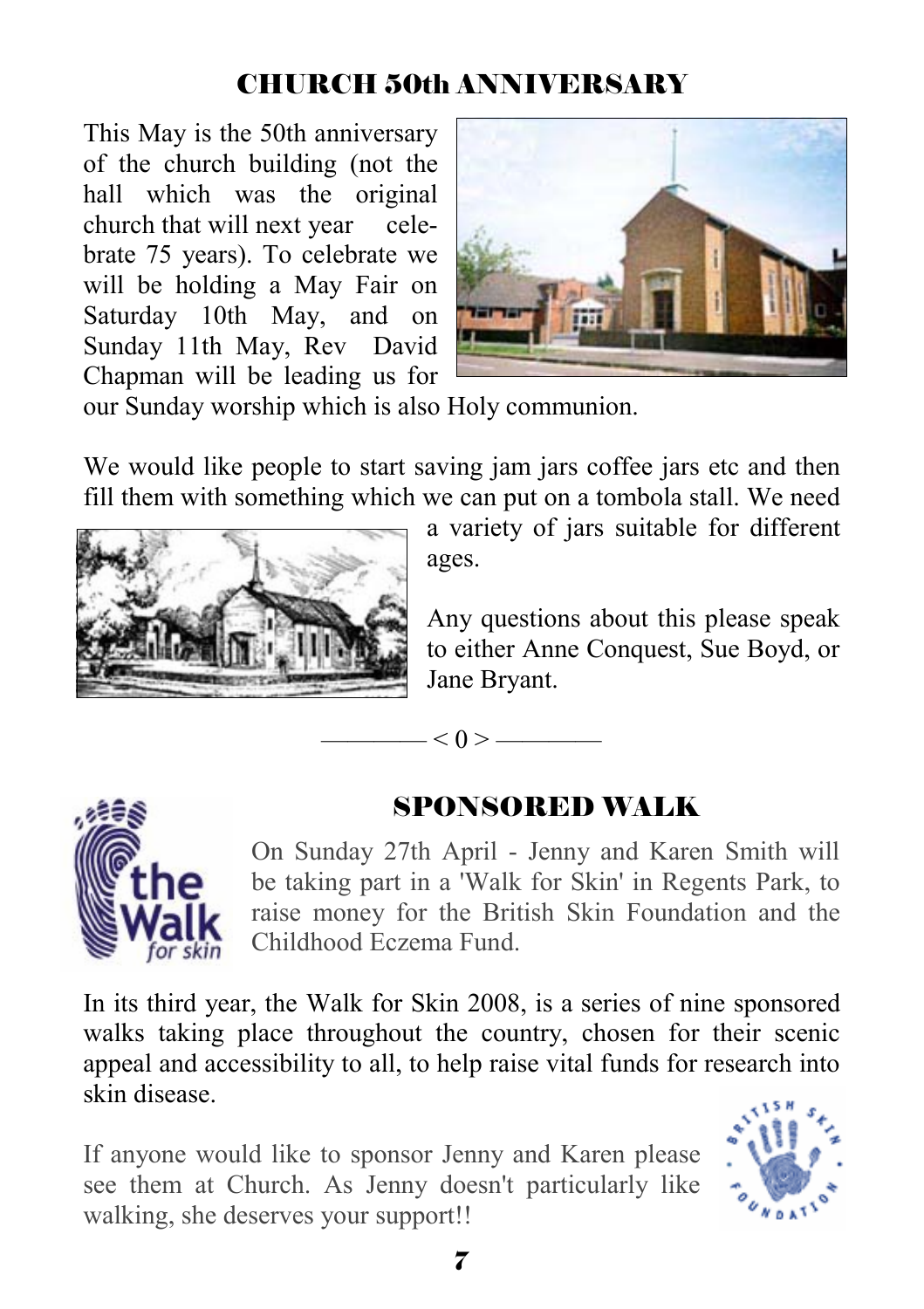# WOMEN'S WORLD DAY OF PRAYER

 I have regretfully decided to resign from the local committee representing our church after 20 years and appeal now for anyone who thinks they could take on this appointment.

It entails the actual Women's World Day of Prayer services on the  $1<sup>st</sup>$  Friday of March every

year; every November a meeting is held to organize these services; each January a further meeting is held to confirm that everything is arranged successfully and then there is a final meeting held each March to discuss how the services have gone. There are usually 20 churches from all denominations taking part.

 Over the years, Derek and I have chosen to take the service up to Alexander House and it saddens to think how the residents there will miss out should no-one consider taking this over. It does not HAVE to be the same person doing this who organises the morning and evening services.

 Derek has always shown the official country's slides at the start of each service to "set the scene", so maybe another volunteer feels they could take this post on as Derek is also resigning.

 Our Church really DOES need to be represented in the future, since this is a very worth while cause, I do urge you all to give this your prayer full support.

 Please speak to me if you would like any further details and I will be only too pleased to explain everything.

 $\qquad$   $\qquad$   $\qquad$   $\qquad$   $\qquad$   $\qquad$   $\qquad$   $\qquad$   $\qquad$   $\qquad$   $\qquad$   $\qquad$   $\qquad$   $\qquad$   $\qquad$   $\qquad$   $\qquad$   $\qquad$   $\qquad$   $\qquad$   $\qquad$   $\qquad$   $\qquad$   $\qquad$   $\qquad$   $\qquad$   $\qquad$   $\qquad$   $\qquad$   $\qquad$   $\qquad$   $\qquad$   $\qquad$   $\qquad$   $\qquad$   $\qquad$   $\qquad$ 

*Mary Heaton* 

The degree of our faith is the degree of our prayer. The strength of our hope is the strength of our prayer. The warmth of our charity is the warmth of our prayers.

**CARLO CARRETTO**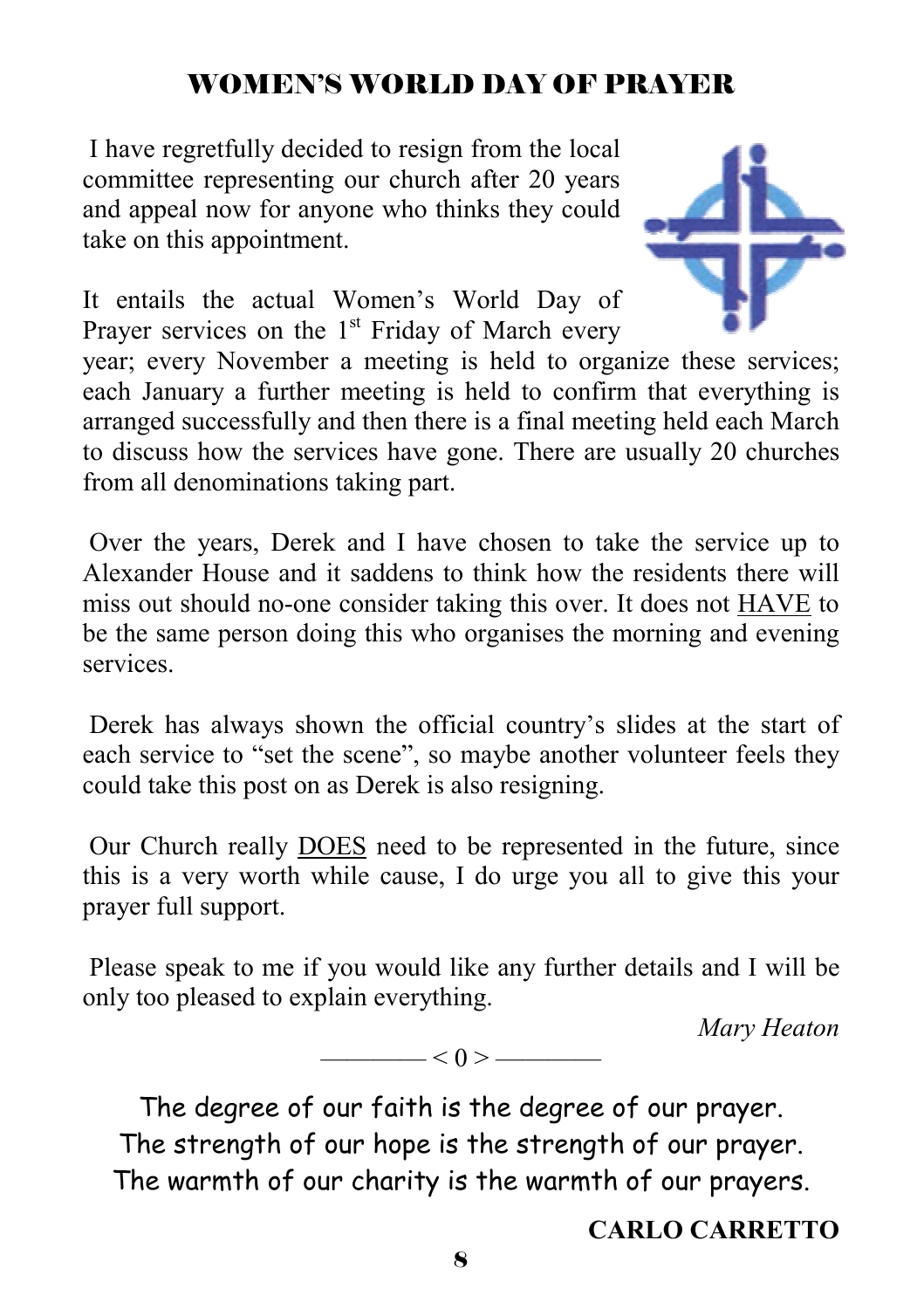# THE PENSIONER'S LAMENT

They have brought Thee up to date, Lord, Along with stereos and cars. They've pensioned off the organist, They're praising with guitars. They've done it for the young ones, They hope to draw them in, But I do wish they would worship Without making such a din. For I'm getting rather deaf, Lord, And when there's all that noise It gets so very hard, Lord, To hear Thy loving voice. They've written brand new hymns, Lord, With tunes I do not know, So I hardly ever sing now, Though I did like singing so, They've modernised the Bible, The Lord's Prayer and the Creed, When the old ones were so perfect And filled my every need. My mind is not so agile As it was some years ago. I miss the age-old beauty Of the words I used to know. So it's very clear to me, Lord, That I've overstayed my time And I don't take change so kindly As I did when in my prime. But it can't be very long, Lord. Before I'm called above And I know I'll find Thee there, Lord, And glory in Thy love, So till then I'll stick around, Lord, Though It's not the same for me

And while they call on 'You', Lord, Please don't mind if I say 'Thee'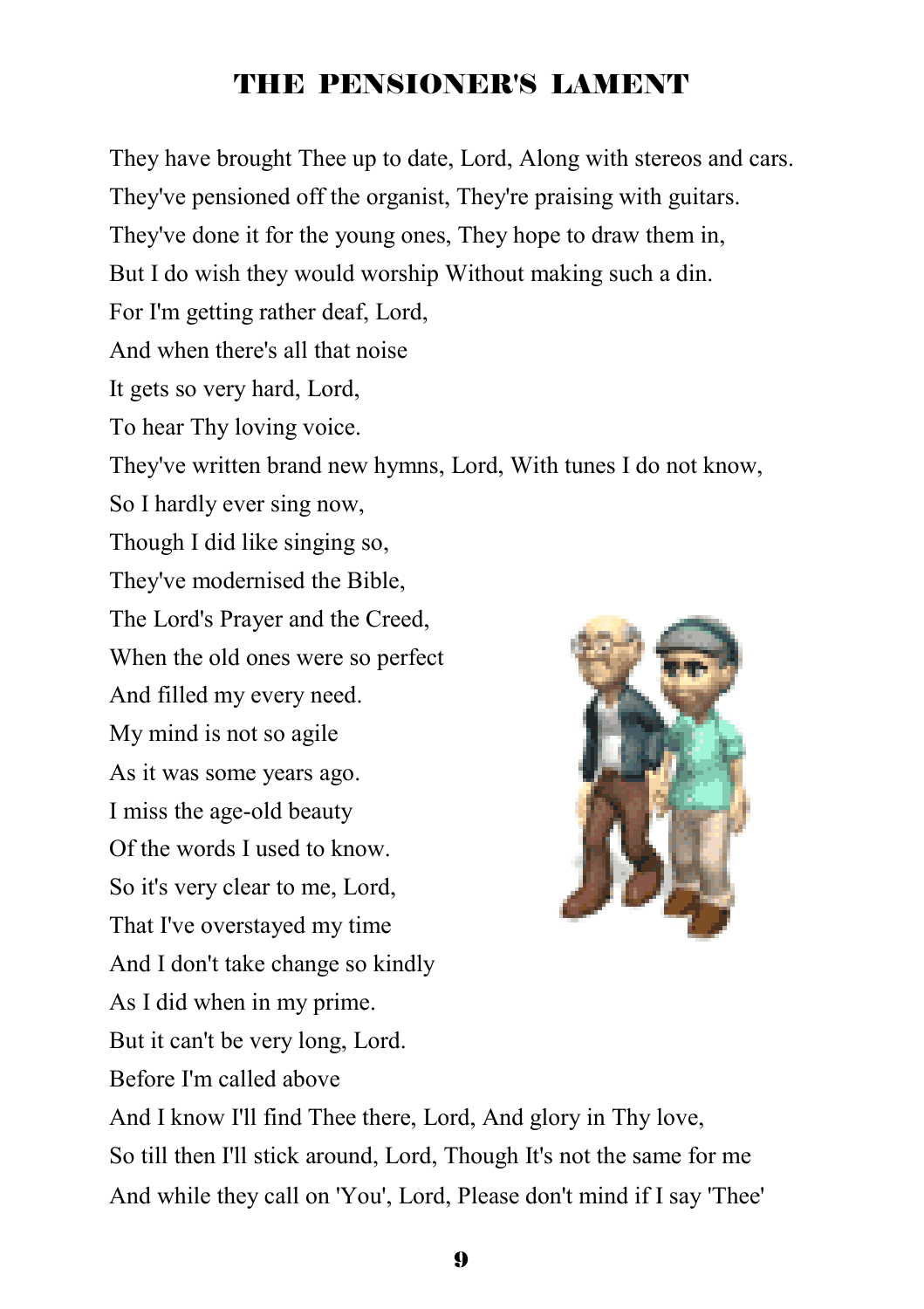# BOOK REVIEWS from RE:FRESH BOOKS



#### *The Dawkins Delusion*

by Alister McGrath with Joanna Collicutt McGrath £7.99

"*The God Delusion* makes me embarrassed to be an atheist, and the McGraths show why" is the endorsement of Michael Ruse, Professor of Philosophy at the Florida State University, on the front cover of this book

Alister McGrath has trodden the opposite path to Dawkins. A former atheist, he gained his doctorate in molecular biophysics at Oxford and planned to spend his life in scientific research until he switched to theology. Today he is Professor of Historical Theology at Oxford University. He has previously written another book, *Dawkins God: Genes, Memes and the Meaning of Life.* Joanna is Lecturer in Psychology of Religion at Heythrop College, University of London.

They systematically, yet sympathetically dismantle Dawkins' arguments about the rationality of faith, the existence of God, science versus religion, the origins of religion, the meme theory (devised by Dawkins in 1976 and widely discounted by modern scientists) and the idea that religion is essentially evil and violent. The book pulls no punches in its criticism of Dawkins' ideas and yet avoids the type of invective that Dawkins himself uses. But be warned, this is no light read.

#### *God's Undertaker – Has science buried God?* by John Lennox - £7.55

John Lennox, Reader in Mathematics at Oxford University, takes a fresh look at the relationship between science and God arguing that science sits more comfortably with theism than atheism. Chapters look at current issues such as reductionism, intelligent design, the origin of life and the genetic code.



*Both of these books are available from re:fresh books & christian resources, 23 The Broadway, Tolworth, Surbiton KT6 7DJ*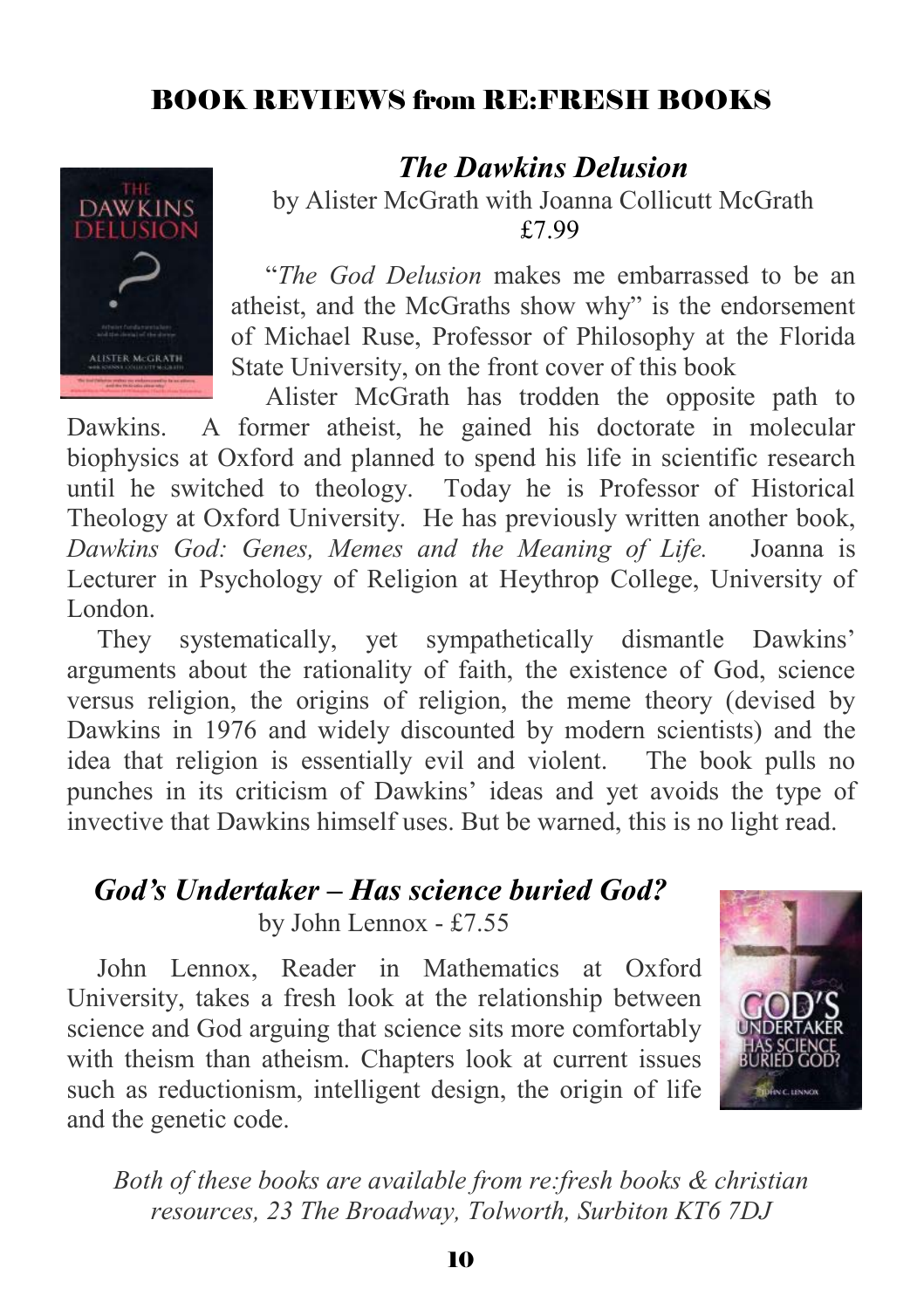# PUZZLE CORNER

# Bible Wordsearch $\%$

Fit the words in the list into the diagram below reading forward, backward, up, down, diagonally, always in a straight line.

Creation3

Puzzle  $\#151$ 

Genesis 1:27 to 2:7 **ACCOUNT GROUND GSTXTHODRNINST** 'N **ATR HEAVENS APPFARFD IMAGF** PNS н T я ΑE B T. D  $0<sub>0</sub>$ F в **REASTS INCREASE** s **RAT** N U Ф в т. E S s 'n. D Ħ **BIRDS I TFF BLESSED MADE RERARV** AE NUMB F. Ψ R **BREATHED MAN** GNR 'N g ĸ н v T Ά F. G Ψ R F. CREATED **MORNING** N R G T D O Ά т D Ά в т R D я **DAY NOSTRILS DUST NUMBER** N L E UM L E T ٥ GORU -C D **FARTH PI ANT** Y v s s U F M D 'n. н G Ψ Ά Ά т **FVENING RAIN FACE RESTED** N E O L E G AD Α YA P Ψ т R **FFMALF SFA MVRNMAD** D - E 'n. s κ т P т. FIFI<sub>D</sub> SEED U AAR Ψ R B R T. Ά Ψ н F. n FILL. **SEVENTH** т **FINISHED SHRUB** v F N Ά L V s т Н 0 с с Α E т **FISH STXTH** т I U E O ART N L R 'n Ħ F т **FOOD SPRUNG SNLWO** Н **FORMED STREAMS** INF I N т s F. D **FRUITFUL SUBDUE** H PEAMRAGT F Е т LDH **GIVE SURFACE** GOD **TRFF** After you find all the hidden words the left over letters spell out a **GREEN VAST** Bible verse reading from the top left to the bottom right **WATERED** 

Eccl<sub>5</sub>

**MORE PUZZLES AT:** http://biblewordgames.com COPYRIGHT 2008

ALL RIGHTS RESERVED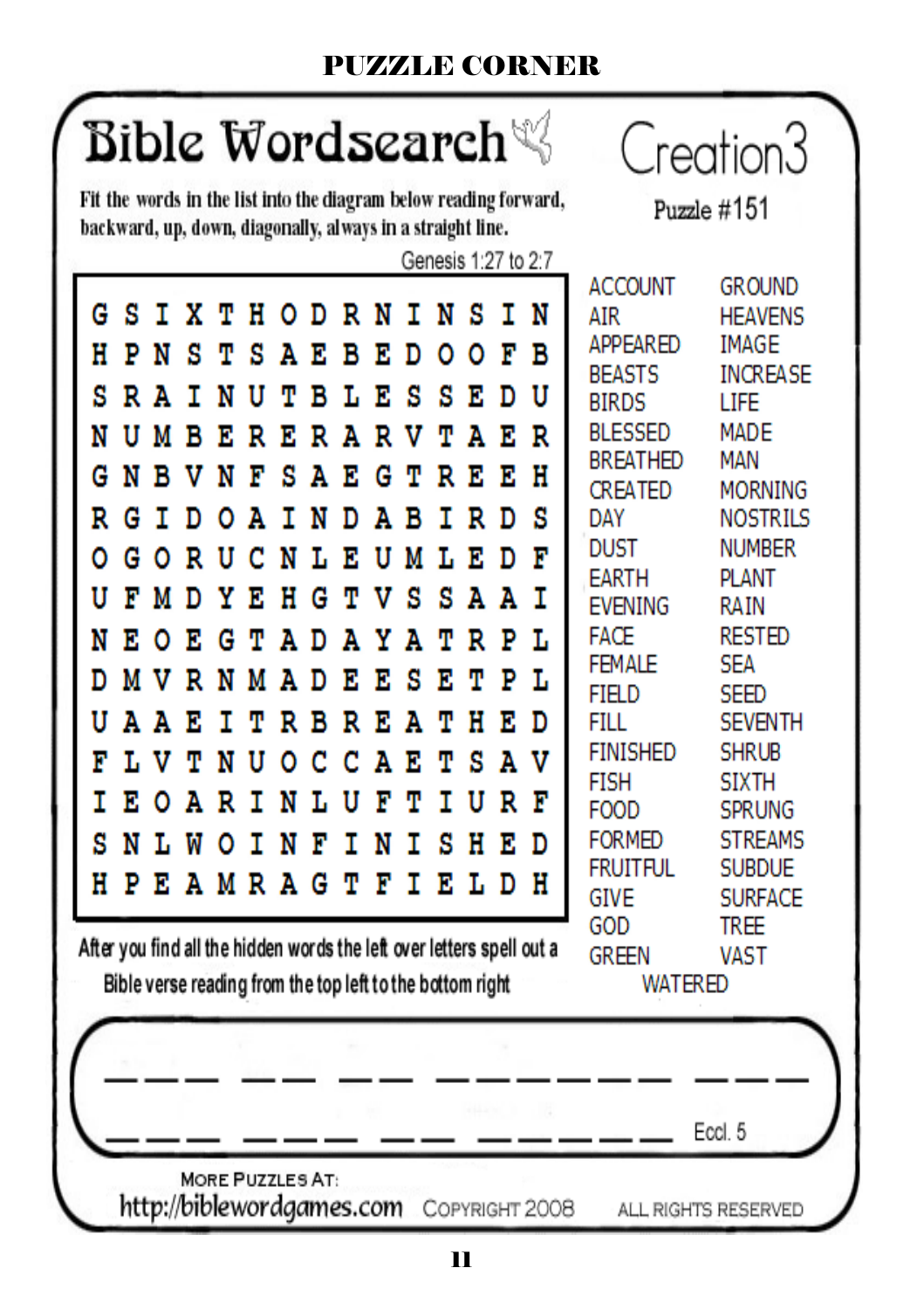# THE 'ALPHA' COURSE

 Wimbledon Methodist Church are planning to run the 'ALPHA' course again this year. Last year those who led, helped and who did the course, enjoyed the exercise and found it worth recommending to others: Mostly those who did it, found it a stimulating evening, but all enjoyed it very much. The facilities and ambience of the new building at Wimbledon, we felt, was ideal for running 'ALPHA', to welcome and offer hospitality to guests and this was certainly the case.



The course will run from  $3<sup>rd</sup>$  April to  $5<sup>th</sup>$  June with a Saturday 'Away Day' to take place on  $31<sup>st</sup>$  May. 'ALPHA' is designed for new-comers to the Christian faith, therefore do encourage people around you, people who come to your church activities and/or experience it for yourself - it is a good way to find out about one effective way of communicating Christianity today. The course presented is the original 'ALPHA' and every week's topic is open to question. Some lively discussions took place last time.

The church will open from 7.00pm for the meal and the sessions will start at 8.00pm. There will be a short introduction and a worship song, the talks will be presented each week on DVD (the shorter version) and discussion groups will follow. The evenings will end at 9.45pm.

 Letters of invitation with reply-slips, are available for you to take or give to others. It would be very helpful if the reply-slips are used for catering and administration purposes.

 Any offers of help to facilitate the evenings would be very welcome for cooking or serving one of the 'ALPHA' meals (on site or at home with pans etc. provided) or setting out or clearing away. Most of all please pray that people will come to faith or strengthen their faith through the 'ALPHA' experience.

 For more details please contact the course co-ordinator, Valerie Smith whose contact details are in the Circuit Directory and on the invitation **letter**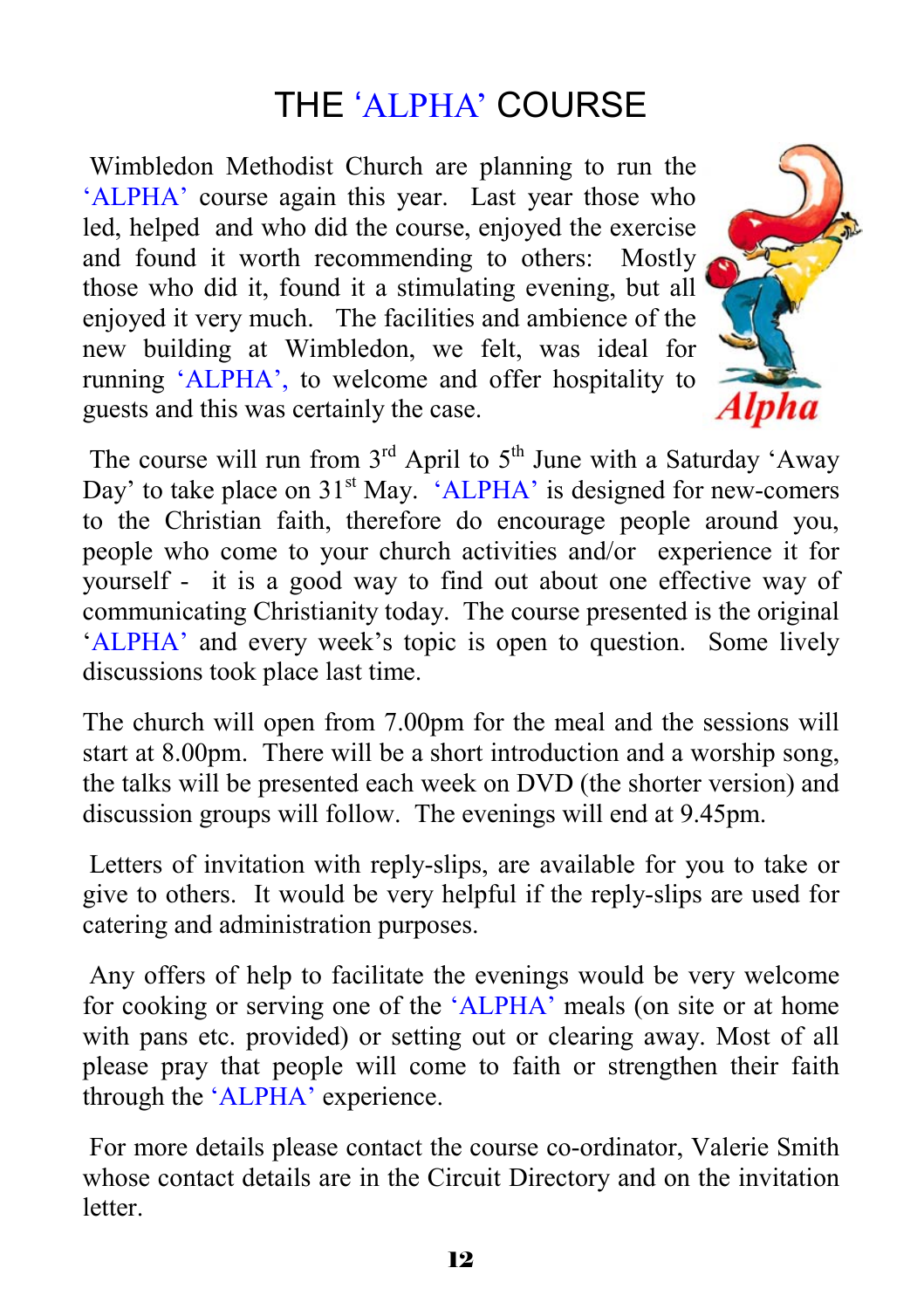# FAIRTRADE RECIPES Coffee, Pecan & Raisin Whirls **Makes about 9 whirls**

250g bought puff pastry finely grated zest and juice of 1 Fairtrade orange 60g Fairtrade raisins 60g unrefined (golden) Fairtrade sugar  $\frac{1}{2}$  teaspoon ground Fairtrade cinnamon 40g pecans 15g melted butter 1 egg, beaten 1 tablespoon warmed runny Fairtrade honey





#### **For the icing**

75g icing sugar

1 teaspoon instant Fairtrade coffee granules, dissolved in 1 tablespoon boiling water

#### **First put raisins in a bowl with the orange juice and leave to soak for 1 hour.**

- Preheat oven to 220°C/425°F/gas mark 7.
- Roll out the puff pastry to a square, measuring about 24cm. Brush with melted butter, leaving a 2cm gap down 2 parallel edges.
- Mix sugar well with the cinnamon and orange zest. Break pecans into pieces about the same size as the raisins and mix into the sugar.
- Drain the raisins and add to the sugar mixture.
- Spread onto pastry, avoiding the gap along the 2 edges. Brush the gaps with beaten egg. Starting with one of these edges, roll up tightly like a swiss roll. Seal the edge as tightly as possible, using more beaten egg. With a sharp knife, slice the roll into 2cm wide rounds.
- Place on a baking tray and brush top and sides with more beaten egg. Bake for 25-30 minutes until golden brown.
- Brush tops with warmed honey straight from the oven. Transfer to a wire rack to cool.
- Make up icing by beating the coffee into the icing sugar until smooth. When pastries are cool, drizzle with icing.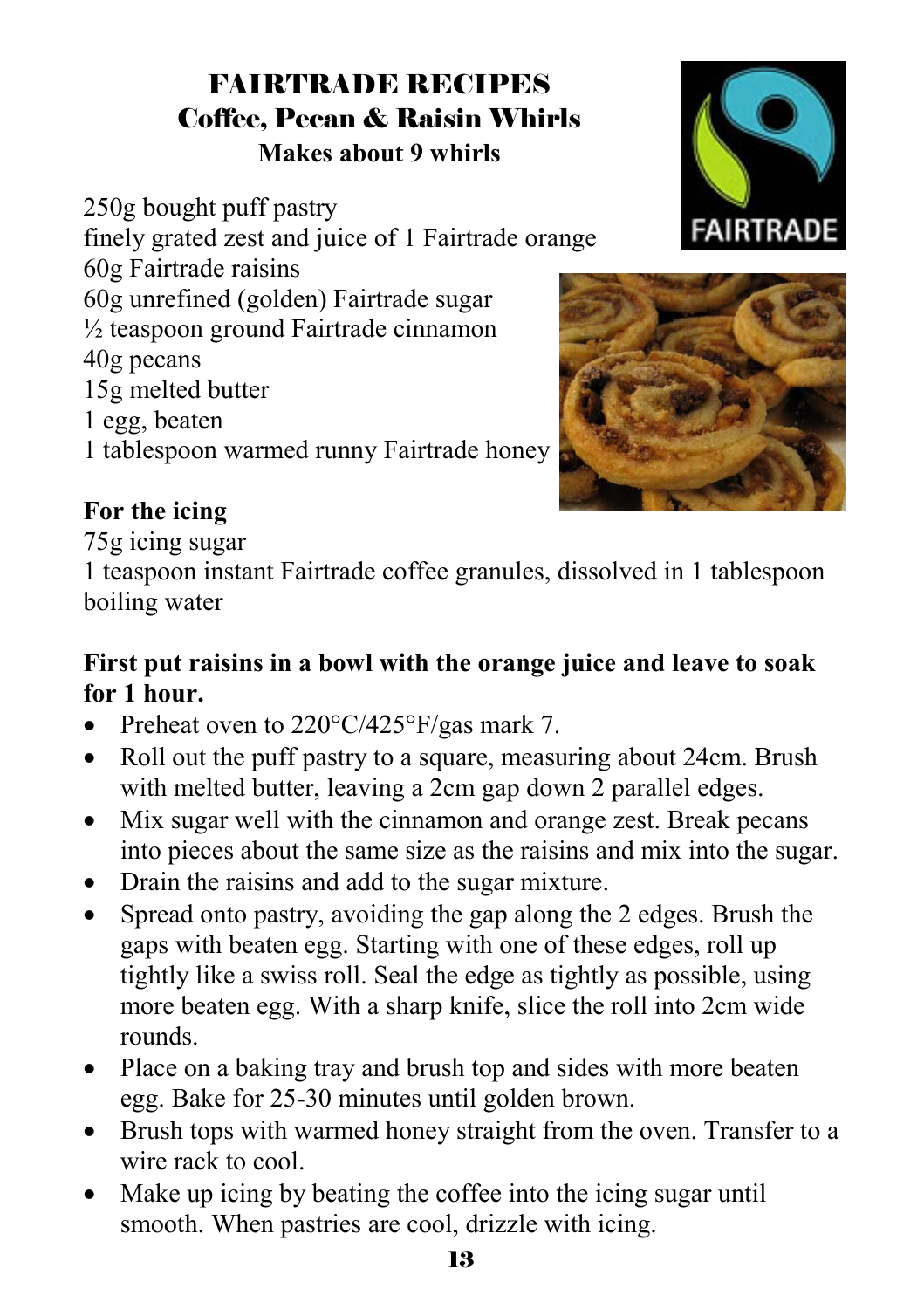R € 听着  $\epsilon$ Ś



| Tue      | $\mathbf{1}$ | $10-12$ noon       | Coffee and Chat                                           |
|----------|--------------|--------------------|-----------------------------------------------------------|
|          |              | 8.00 pm            | Time for Prayer                                           |
| Weds 2   |              | 7.45 pm            | Midways Group - $A$ year at Kew -<br>Dr. Peter Branden    |
| Sun      | 6            | $10.30$ am         | All Age Worship led by David Somers                       |
|          |              | 6.30 <sub>pm</sub> | Holy Communion led by Rev Barrie Tabraham                 |
| Tue      |              | 8 10-12noon        | Coffee and Chat                                           |
|          |              | 8.00 pm            | Time for Prayer                                           |
| Fri      | 11           | $12.30 \text{ pm}$ | Luncheon Club                                             |
| Sun      | 13           | 10.30 am           | Holy Communion led by Rev Barrie Tabraham                 |
| Tue      |              | 15 10-12 noon      | Coffee and Chat                                           |
|          |              | $7.30 \text{ pm}$  | Men's Supper Club - Morden Library -<br><b>Andrew Fox</b> |
|          |              | $8.00 \text{ pm}$  | Time for Prayer                                           |
| Weds16   |              | 7.45 pm            | Midways Group - Rafiki Trust update                       |
| Sun $20$ |              | 10.30 am           | Praise Service led by Brenda Cannon                       |
|          |              | Tue 22 10-12 noon  | Coffee and Chat                                           |
|          |              | $8.00 \text{ pm}$  | Time for Prayer                                           |
| Fri      | 25           | 12.30 pm           | Luncheon Club                                             |
| Sun $27$ |              | 10.30 am           | Morning Worship led by Rev Margaret Adams                 |
|          |              | $3.00 \text{ pm}$  | General Church meeting led by<br>Rev Barrie Tabraham      |
|          |              | Tue 29 10-12 noon  | Coffee and Chat                                           |
|          |              | $8.00 \text{ pm}$  | Time for Prayer                                           |

14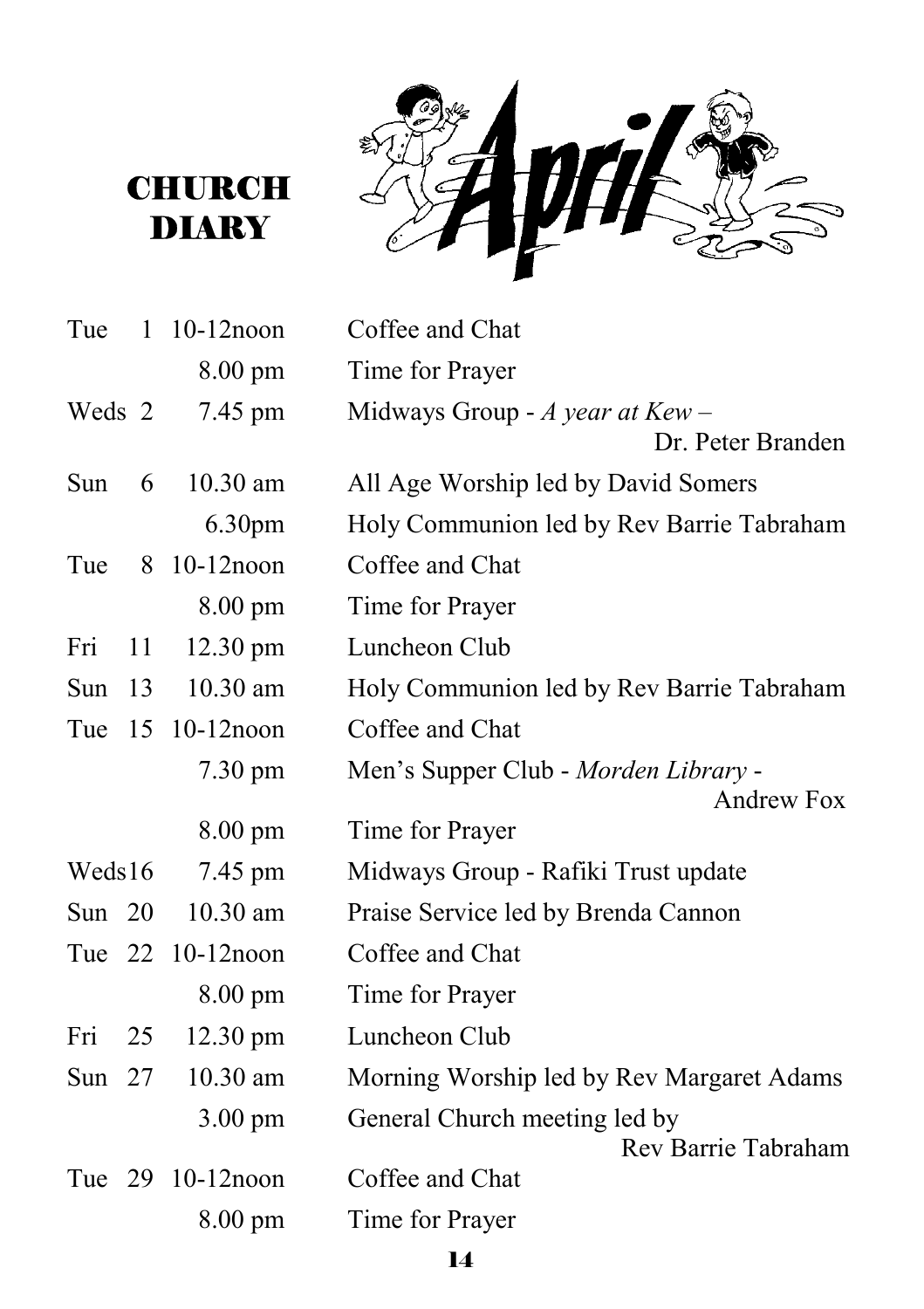*Please refer to the Website (www.martinway.org.uk) or Weekly Notice Sheet for any additional information* 





We wish all of those who celebrate a birthday in April a very

> *Happy Birthday*  and especially to:

**Celia Johnson on 4th April Rosie Randall on 10th April Kim Nyota on 16th April Phoebe Pallister on 29th April**

ELELELELELELELELELELELE

# MAY PLANT STALL

 I have been asked to run a Plant Stall at the Church's May Market on  $10^{th}$  May and would be grateful for any plants that you could donate or even purchase some plants to sell.

Details of where to leave them will be announced nearer the time.

 *Mary Heaton* 

<u>RARARRAHARRARR</u>